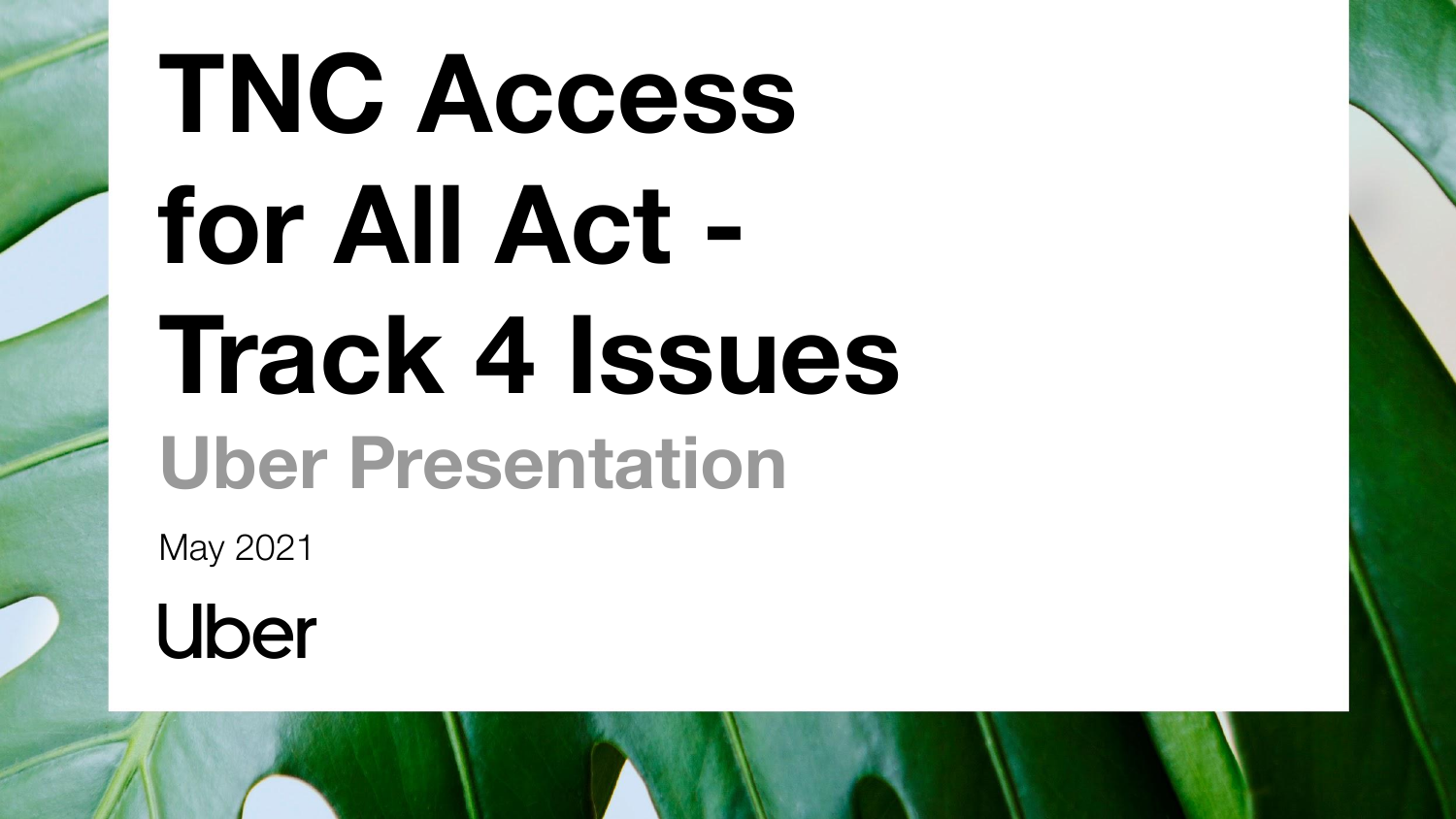Agenda

#### **01 WAV Program Update**

- Chris Pangilinan, Sr Public Policy Manager

## **02 Measuring Improved Levels of Service**

- Connor Fagent, Sr WAV Operations Manager

## **03 Offset Cost Accounting**

- Tim Myers, WAV Program Lead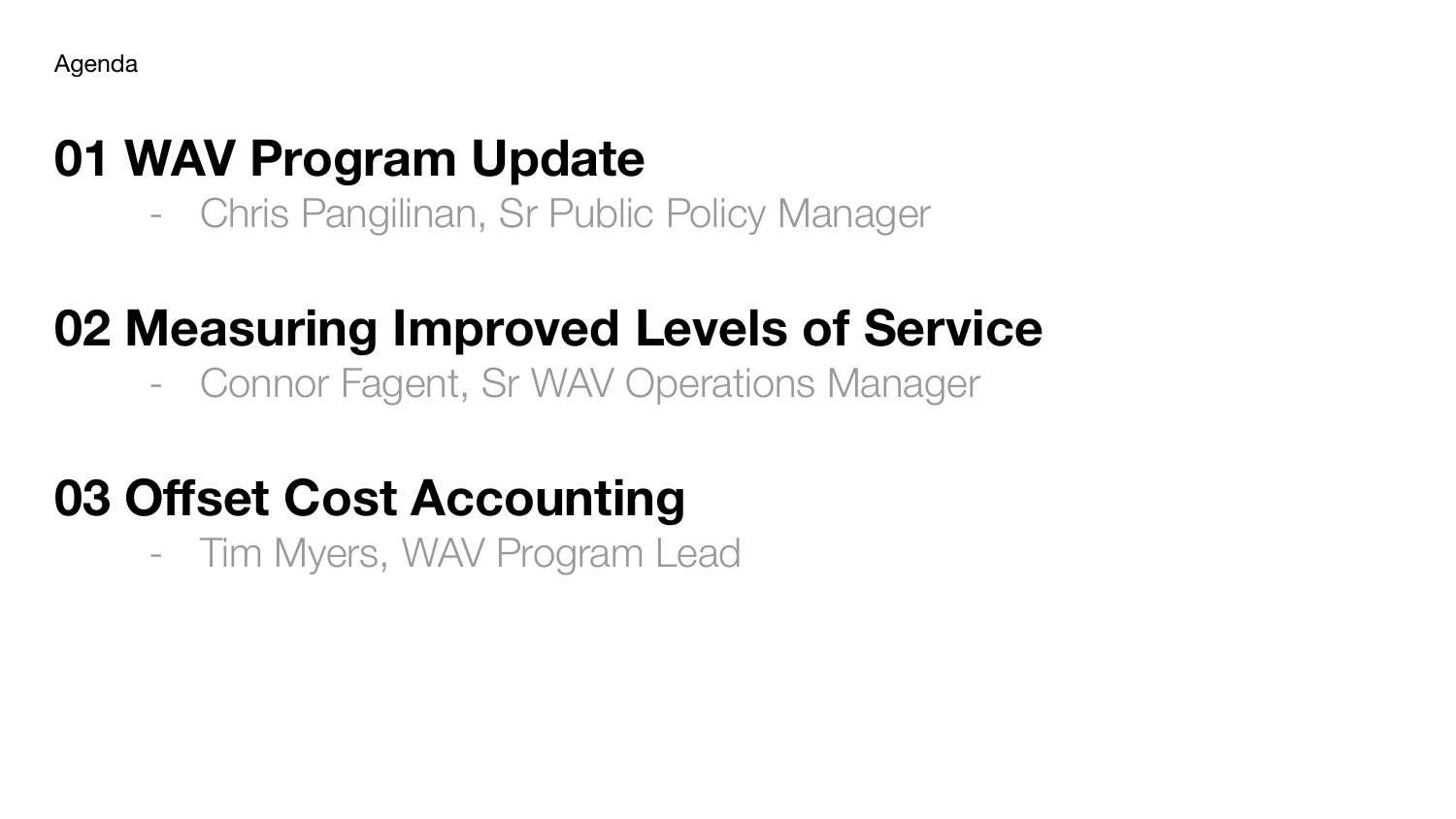# WAV Program Update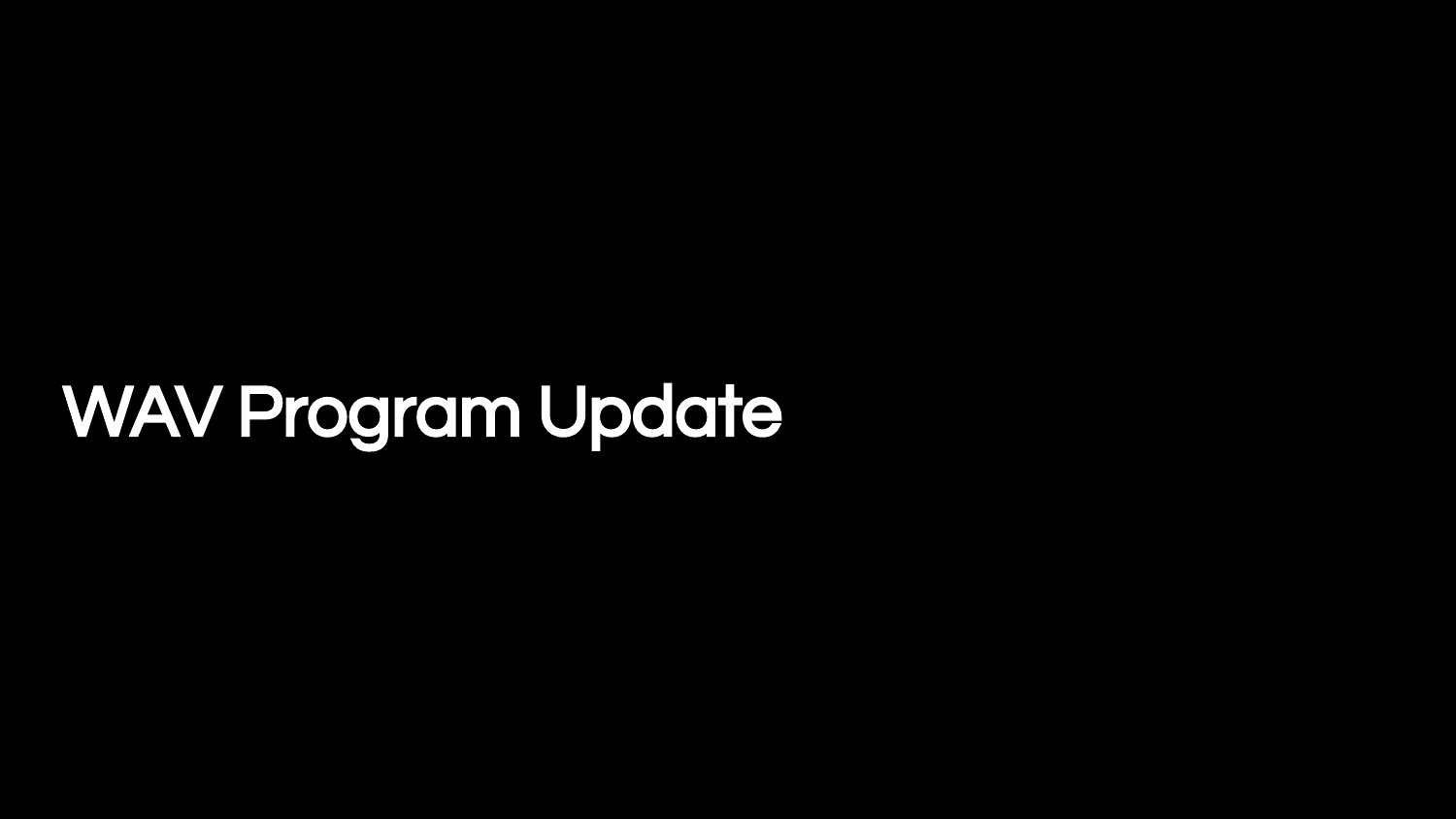# **WAV Program Update**

- Uber's platform has helped bring the concept of on-demand WAV to reality in 10+ cities across the US
	- In New York City, Uber accounted for 84% of all on-demand WAV trips
	- In California, Uber accounted for 81% of all on-demand WAV trips among top 2 TNC platforms.
- A new level of "seamless spontaneity" in a world of inaccessible private cars
- But work remains to expand access in more cities throughout California and beyond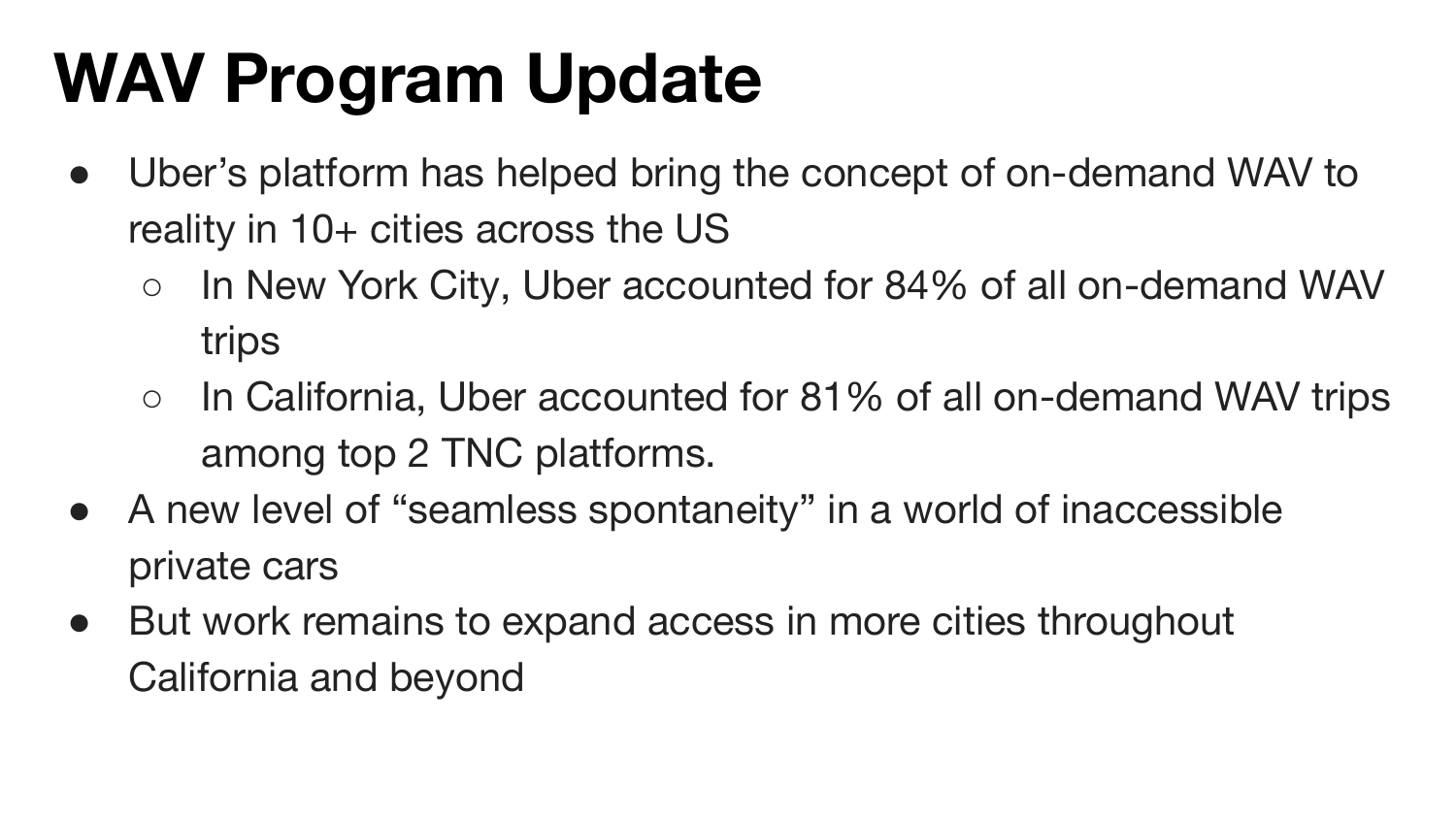# **WAV Program Update**

- Access for All presents opportunity to expand WAV
	- High quality of service for riders
	- Earning opportunities for drivers
	- AFA helps WAV be financially sustainable in the long run
- Close collaboration between the CPUC, riders, advocates, drivers, and Uber is needed
	- Align incentives for all to maximize benefits for riders
- Deploy Access for All funds to:
	- Increase ridership
	- Increase service area
	- Increase service quality and reliability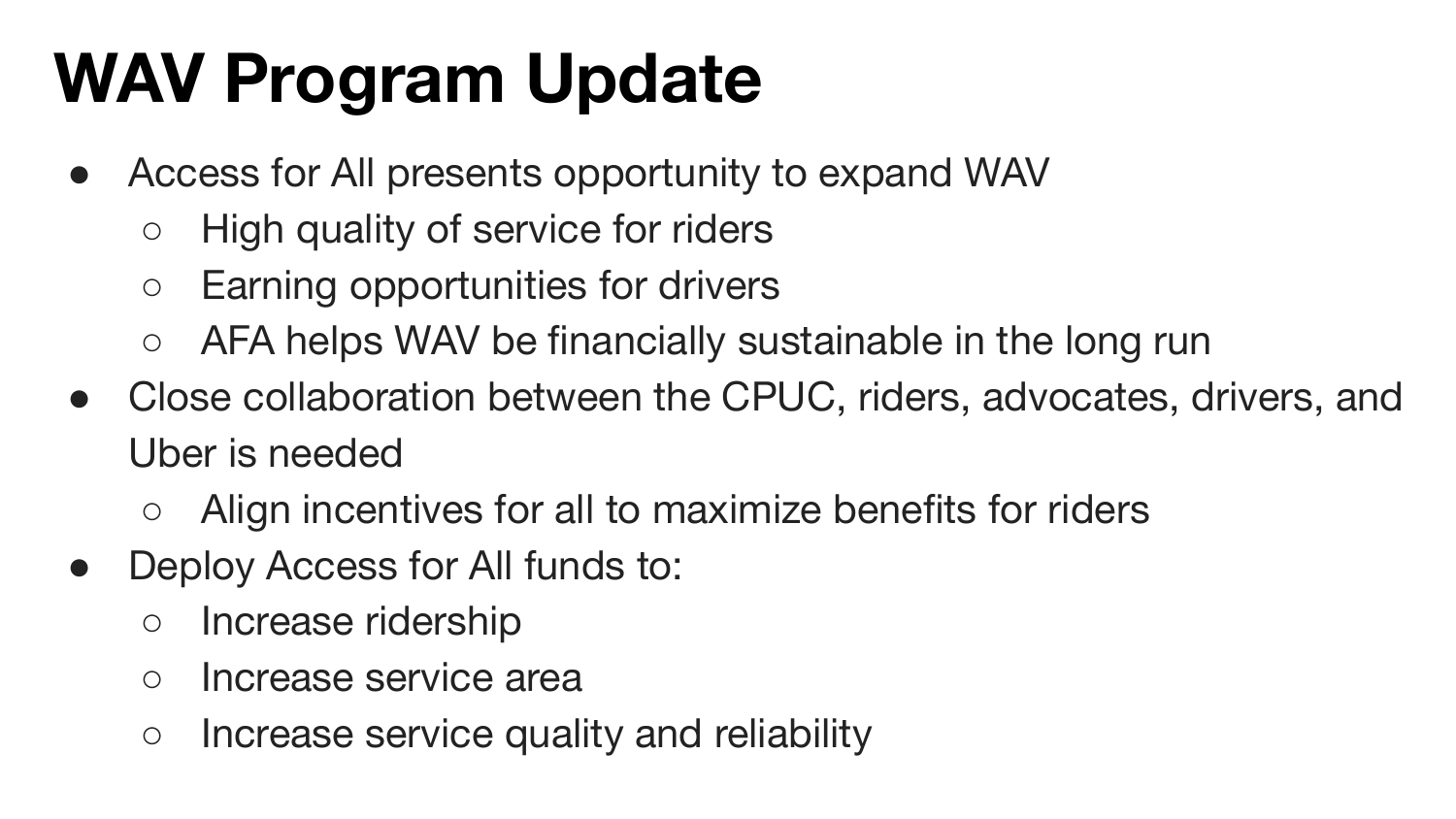## **Increasing WAV with Public Policy**



#### **Need to level the playing field for WAV**

- WAVs are more expensive to own or rent
	- Purchase or rental cost is higher than a sedan
- WAVs are more expensive to operate
	- More intensive training for drivers
	- More fuel and maintenance
	- Fewer trips per hour
		- Less demand for WAV priority vehicle
- WAV *fares* are equal to UberX despite the extra costs



#### TNC Access for All Uber Subsidies

- Incentivize WAV on-demand
- *● Need to be mindful of keeping non-private auto transport competitive with private auto*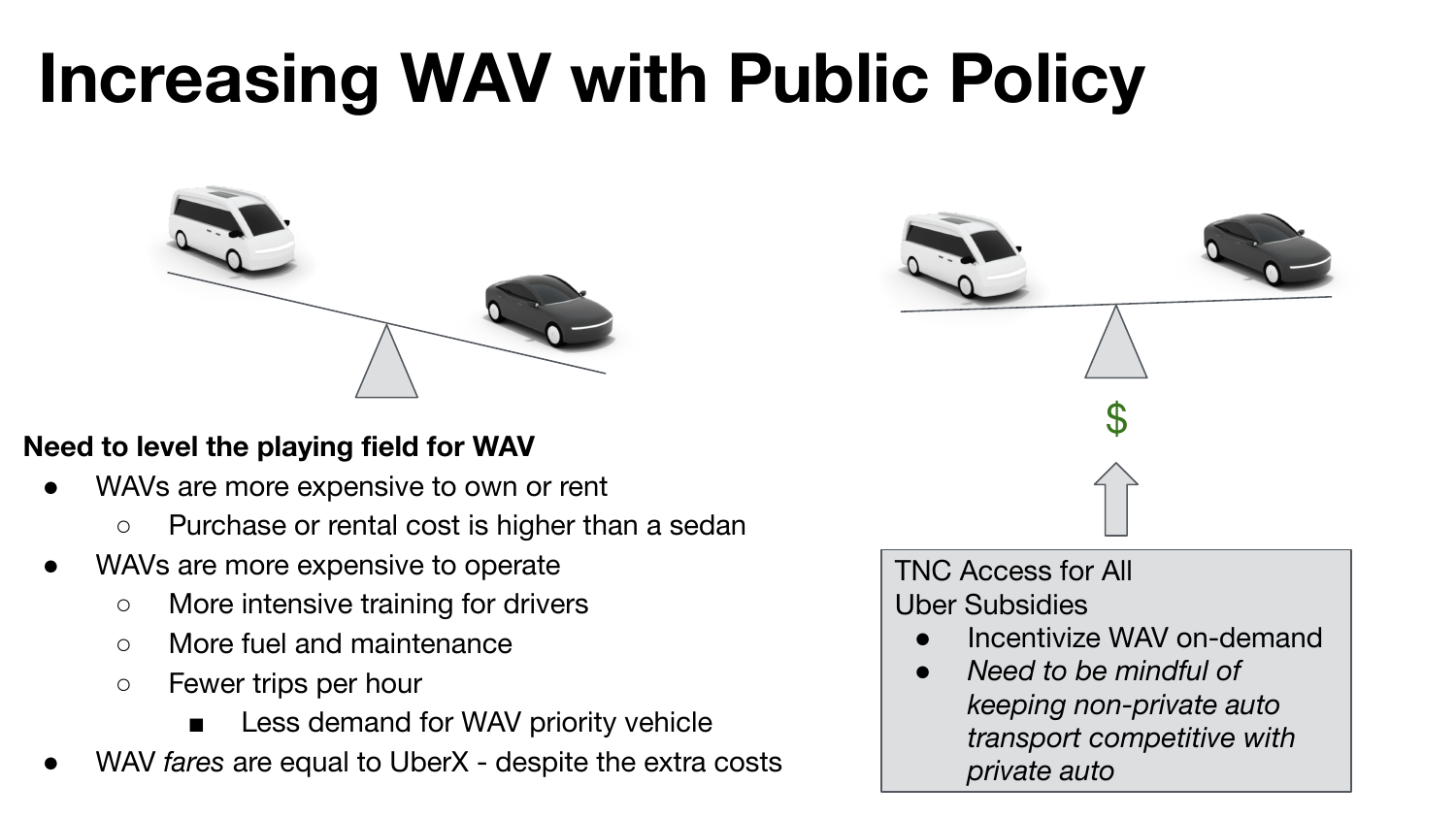# On Measuring Improved Levels of **Service**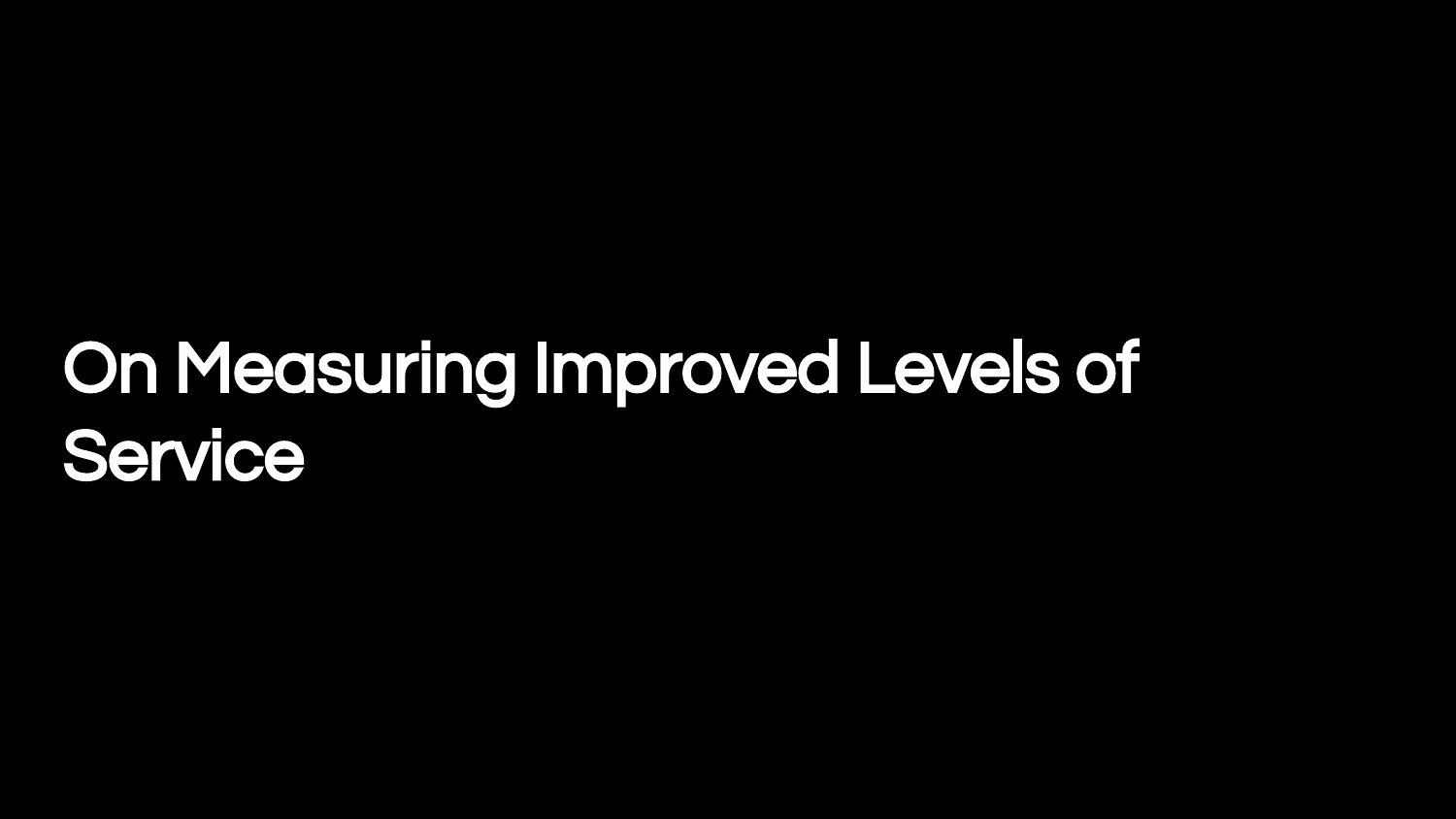## **On Measuring Improved Level of Service**

- On-Demand WAV is **still in its infancy in California**. TNCs should have **flexibility in how they are able to show improvements** while the marketplace is maturing.
- The spirit and intention of the AFA program is to expand access to wheelchair-accessible service:

# **"**

"There exists a lack of wheelchair accessible vehicles (WAVs) available via TNC online-enabled applications or platforms throughout California....It is the intent of the Legislature that California be a national leader in the **deployment and adoption** of on-demand transportation options for persons with disabilities."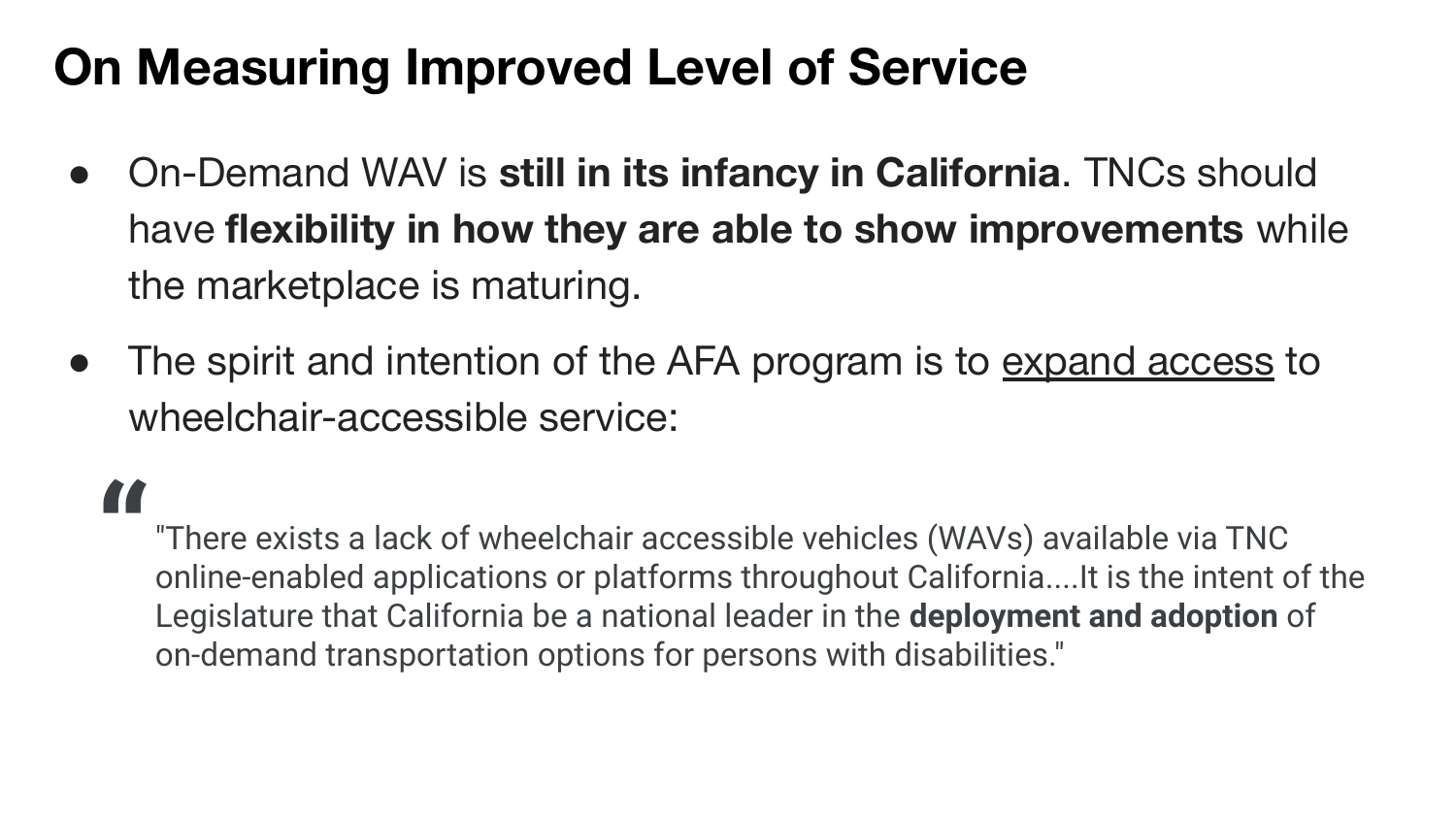## **On Measuring Improved Level of Service**

As it relates to measuring progress against these goals, Uber maintains that focusing on metrics such as **completed trips** reflects a better alignment of priorities, rather than completion rate:

- **Mandating completion rate floors** will **disincentivize expansion** and **cause contraction** in the availability of on-demand WAV service.
- Measuring improvement on **Total Completed WAV trips** (while holding a floor on response times) **aligns incentives across all parties** to best meet the spirit of expanding WAV access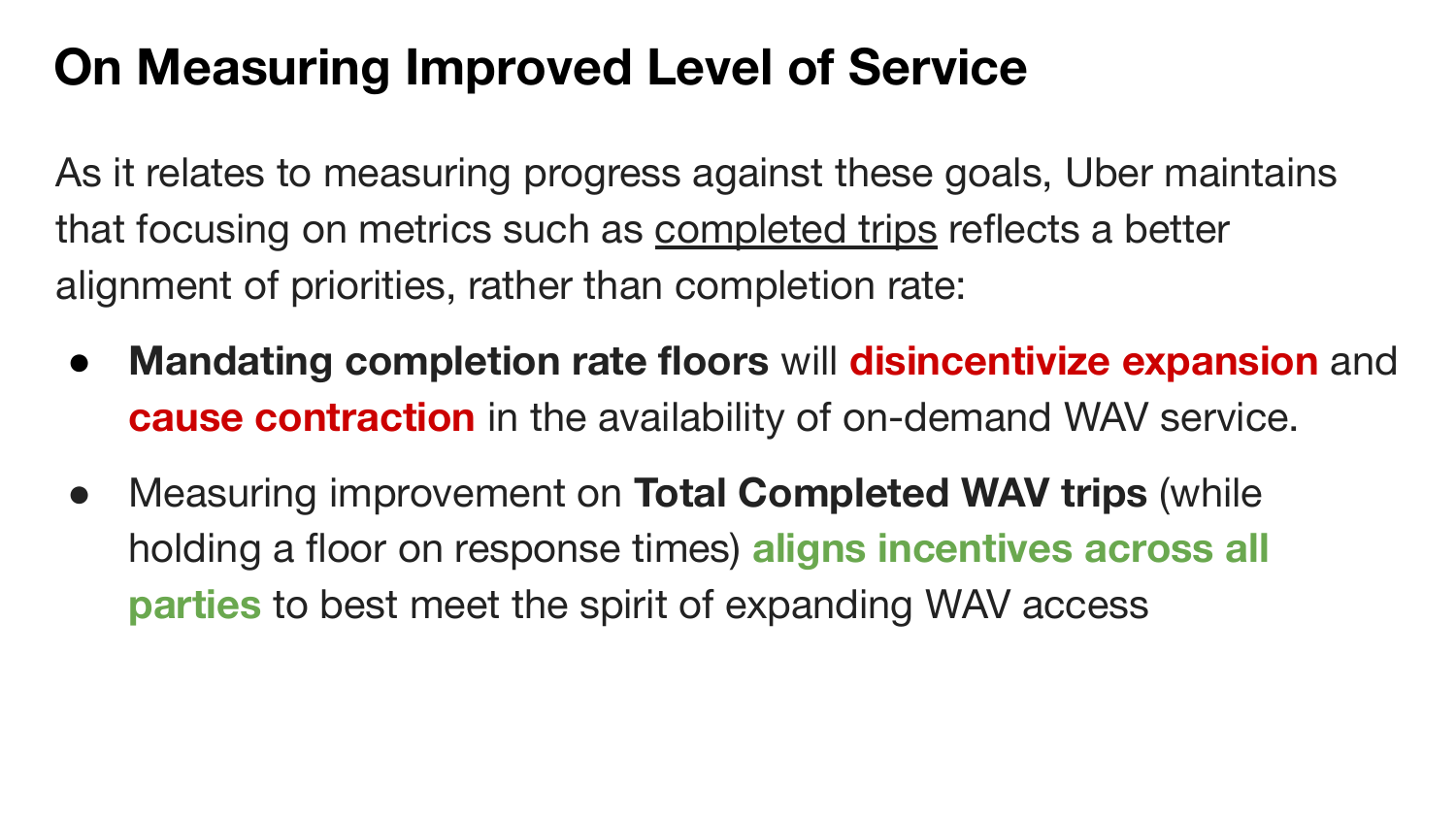## **Completion Rate**

#### **Point #1:** Completion Rate is not fully within the control of TNCs and is partially driven by consumer behavior

#### **Illustration:** Uber's Q1 Data from San Francisco

*Completion Rate = Total Requests Completed / Total Requests Submitted*



- "Rider Canceled After Driver Match" means that a **driver was matched to and accepted the trip**, but the rider either didn't like the ETA or changed their plans
- "Rider Canceled Before Driver Match" and "Not Accepted" instances are **best reduced by consolidating service area** and increasing the density of supply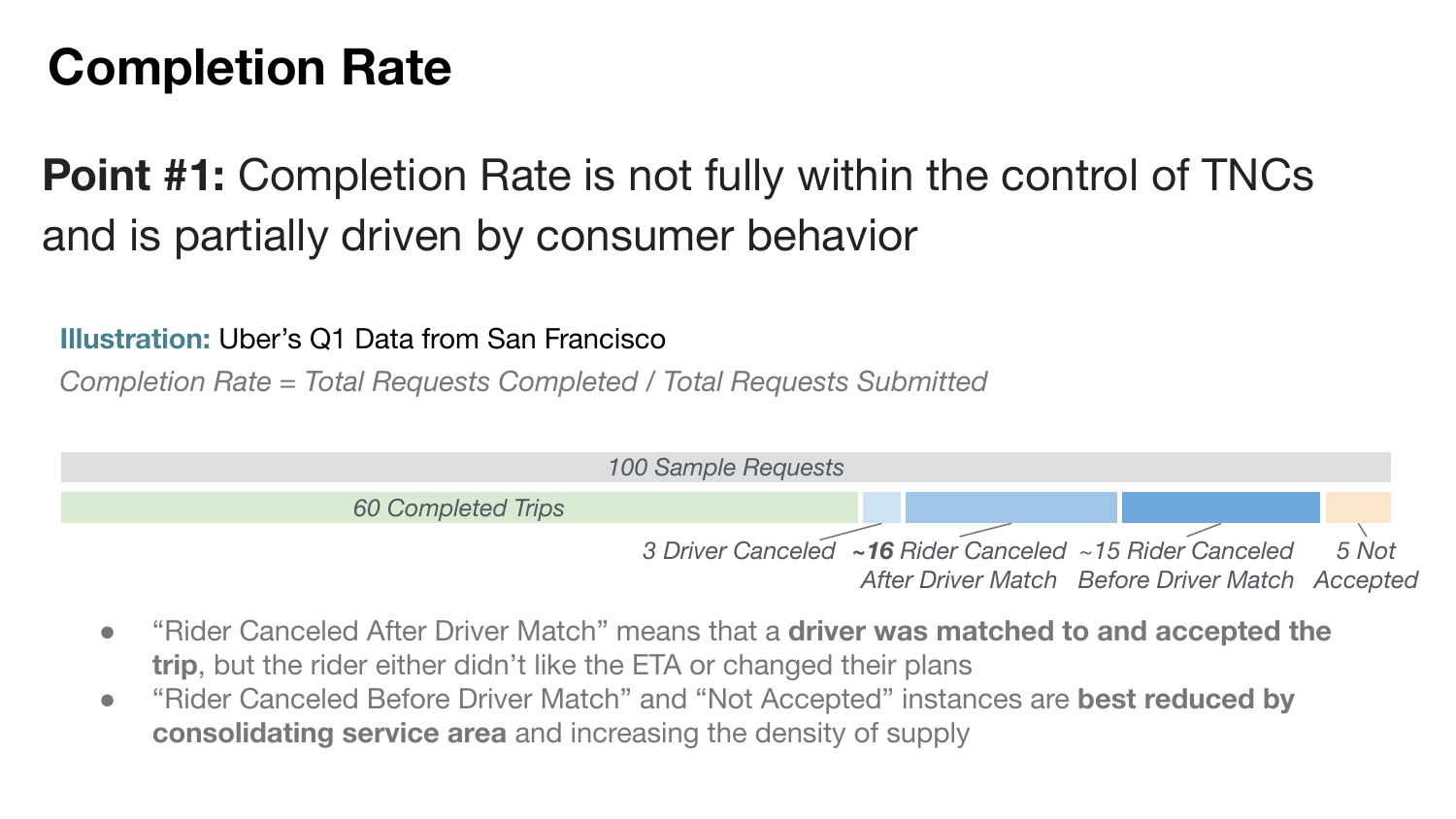## **Measuring Improved Level of Service**

**Point #2:** Uber is unable to increase total supply in the short term, since current expenses exceed available offsets in most counties.

As such, improving completion rate would require reducing service area and consolidating supply in smaller geographic areas

#### **Legend:**

**Red →Orange Heatmap:** Density of Completed Trips **Green:** Service Area if Constrained to SF County **Blue:** Other NorCal Counties w/ Completed WAV trips in Q1

#### **Uber NorCal WAV Trips: Q1**

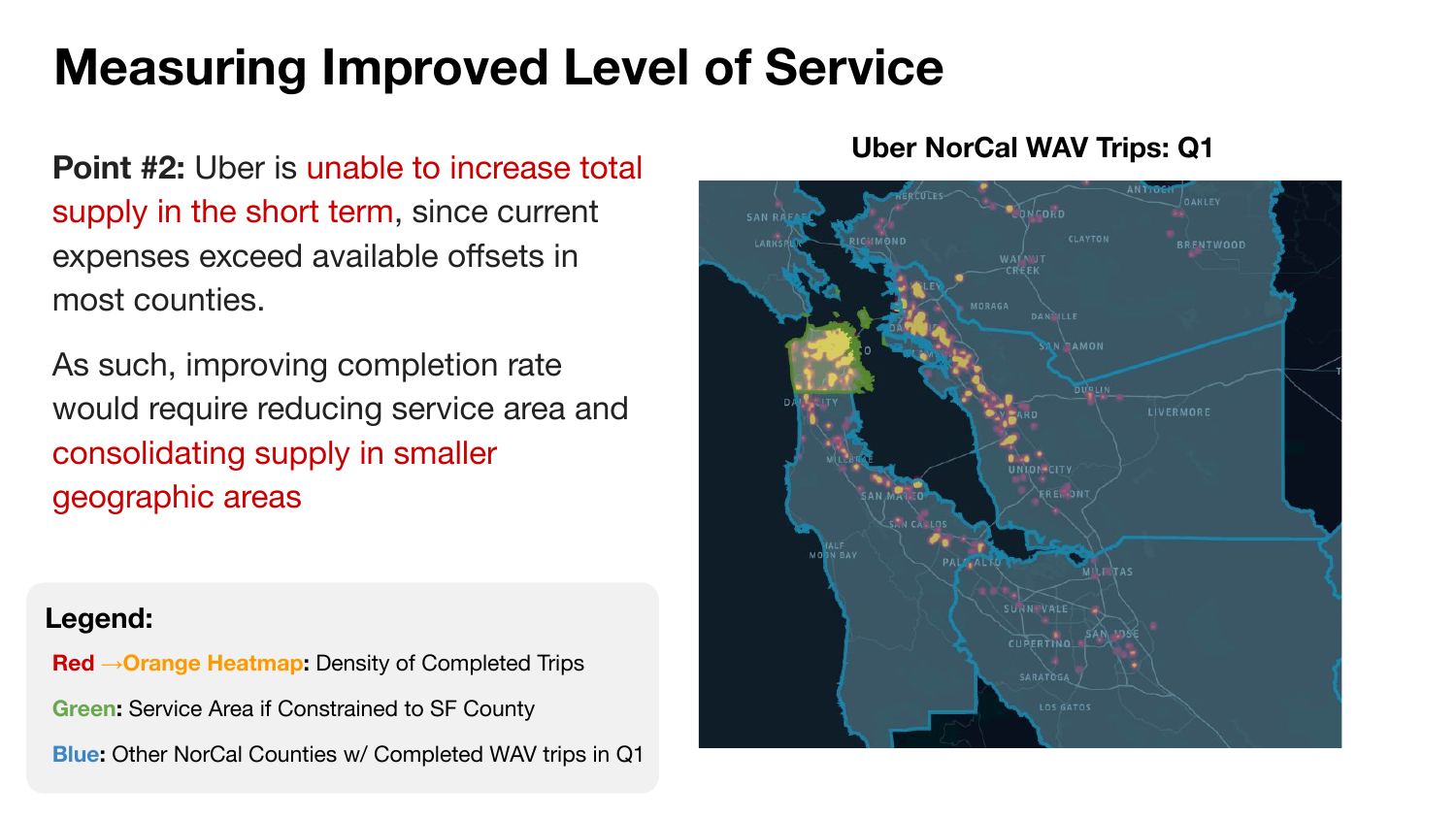# Offset Cost Accounting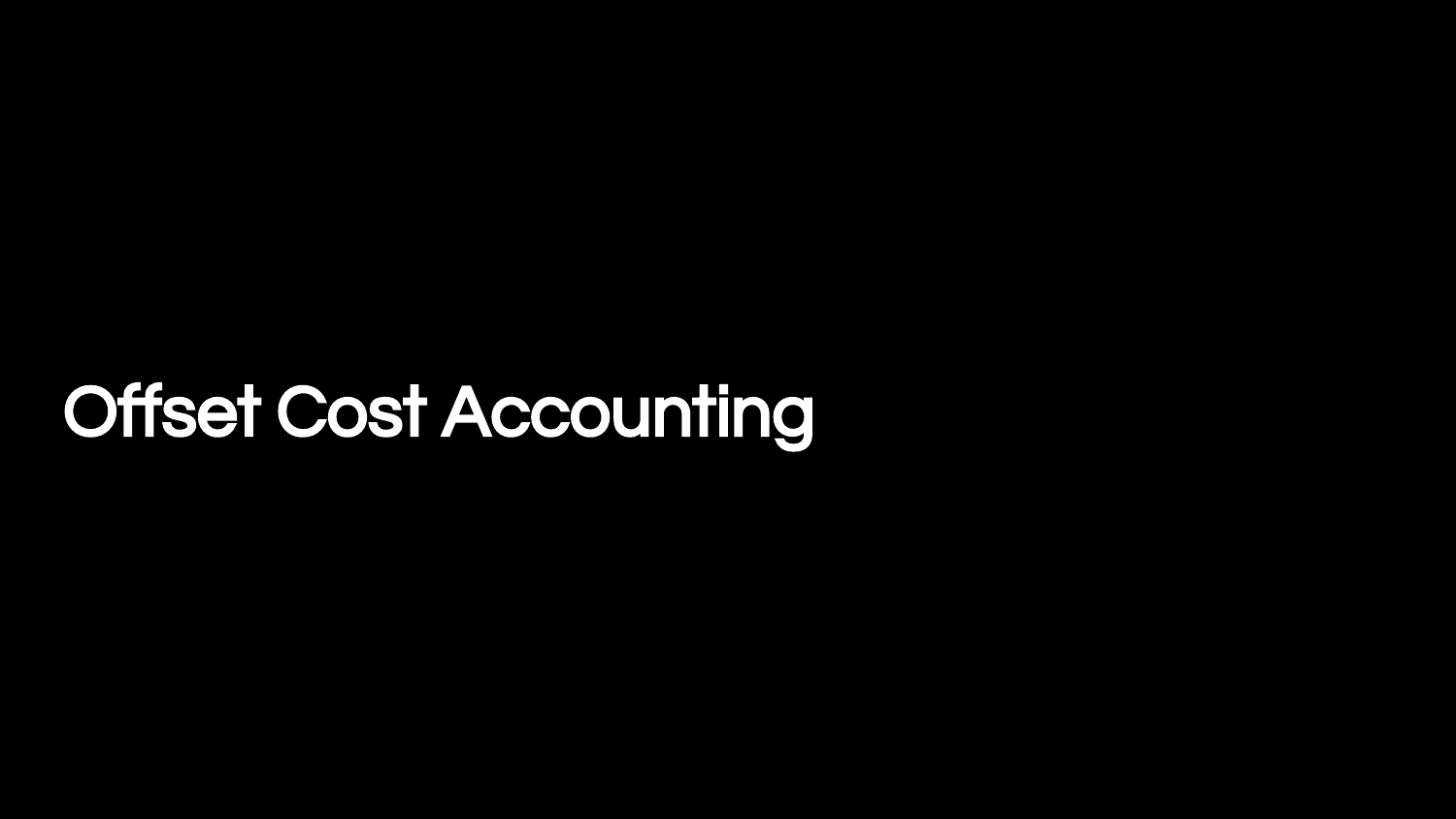## **Offset Cost Accounting**

The discussion about TNCs "double counting" fares collected for the purposes of offsets is **misinformed** and **not consistent with the reality of the business.**

#### **Key Points and Clarifications:**

- Uber doesn't collect or retain trip fares that are charged to passengers.
	- Those fares are earned by and paid to *drivers* (who could be independent operators or part of a larger fleet)
- Uber collects a service fee % of each transaction from drivers in exchange for access to the marketplace
- Uber's service fees are de minimis relative to the full costs associated with the WAV product